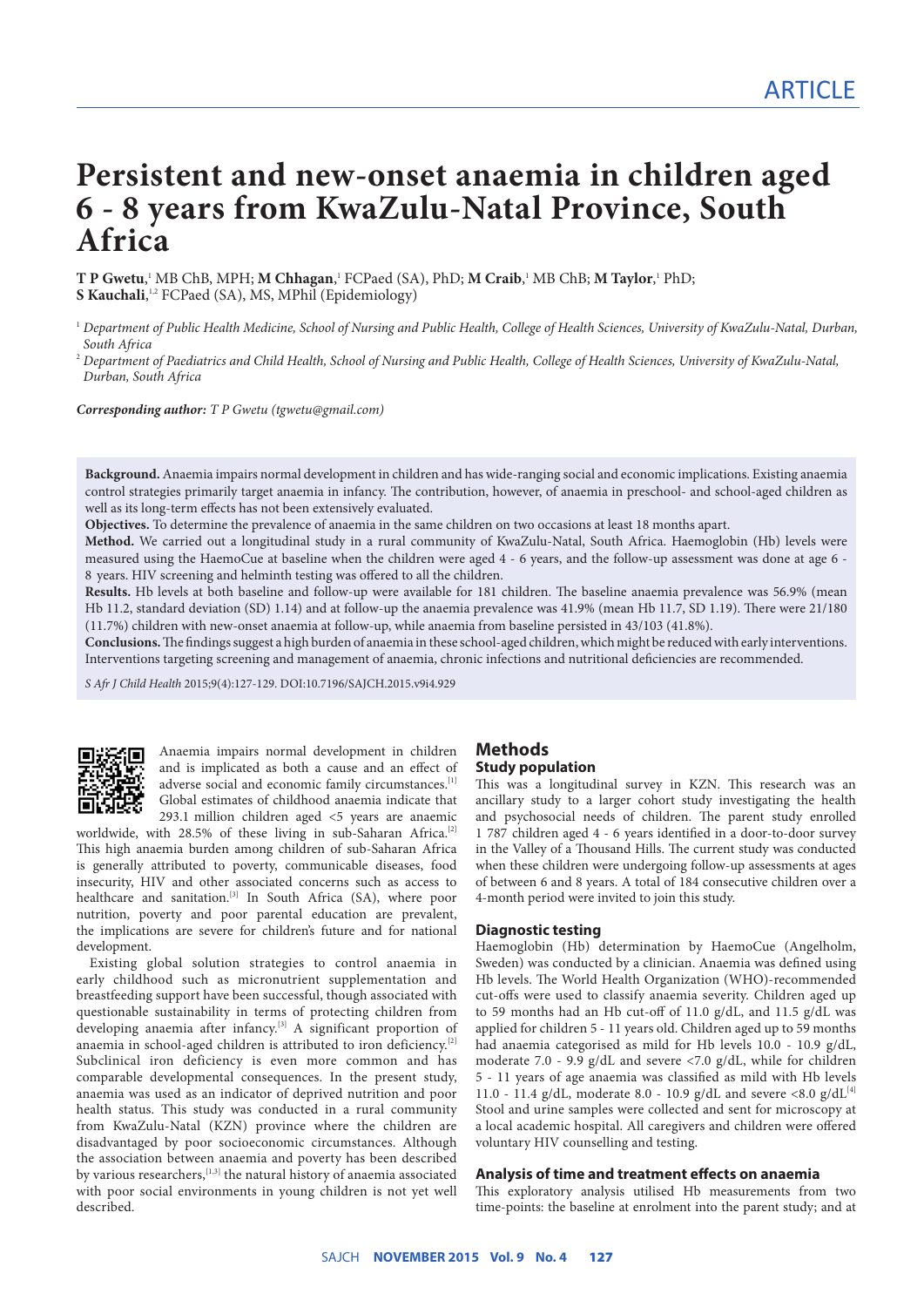follow-up, which occurred at least 18 months later. The two Hb measurements were used to determine the Hb trend over time. We assessed within-group differences for participants who had anaemia at these two time-points. Individual analyses were carried out for all the study participants. Parasitic infections were referred to as severe if the child had the presence of symptoms such as diarrhoea, abdominal pain and blood in stool. Asymptomatic cases were documented as mild.

### **Statistical analyses**

SPSS version 22 software (IBM, USA) was used for data entry and analysis. The distribution of anaemia, and effect of infection and treatment were assessed using descriptive statistics and graphical plots. Characteristics of the children in each defined group were compared using Student's *t*-test and  $\chi^2$  tests as appropriate.

#### **Ethical review**

This research study was approved by the University of KZN Biomedical Research Ethics Committee. Informed consent was obtained from the children's caregivers before enrolment. All children with Hb <10 g/dL were referred for clinical intervention.

## **Results**

## **Population characteristics**

Hb levels at both baseline and follow-up were available for 181 of 184 (98.4%) participants. At baseline, the children were aged 47 - 77 months (standard deviation (SD) 0.58) and at follow-up 72 - 102 months (SD 0.55). The study group comprised more males (109/184 (59.2%)) than females. All children were asymptomatic for anaemia.

#### **Anaemia profile**

At baseline, the prevalence of anaemia was 103/181 (56.9%). Among the anaemic, 2/103 (1.9%) children had severe anaemia, 62/103 (60.2%) moderate and 39/103 (37.9%) mild. A significant declining trend was seen at follow-up, with an anaemia prevalence of 76/181 (42%), with 1/76 (1.3%) severe anaemia, 45/76 (59.2%) moderate and 30/76 (39.5%) mild  $(p=0.002)$ . Generally, there was a trend towards a higher mean Hb with time for all children (Table 1). The mean (SD) Hb at follow-up (11.7 (1.19) g/dL) was higher than at baseline  $(11.2 \t(1.14 \t g/dL) \t(95%)$ confidence interval  $(Cl)$  –0.71 - –0.23)). Of the non-anaemic children at baseline, 21/78 (26.9%) were anaemic at follow-up. Among the anaemic children at baseline, 43/103 (41.8%) were still anaemic at follow-up. The two children who had severe anaemia at baseline did not have anaemia at follow-up. Of the 62 with moderate anaemia at baseline, 27/62 (43.6%) persisted with anaemia. Of the

children with anaemia at baseline, 14/103 (13.6%) were found to have lower Hb levels at follow-up, with one child who initially had Hb 11.1 g/dL present with severe anaemia (Hb 6.6 g/dL) at follow-up.

At baseline, 27/103 (26.2%) children with Hb <10 g/dL were referred for clinical intervention at their local clinic. At follow-up, 18/27 (66.7%) children were still anaemic, although 23/27 (85.2%) had improved Hb levels. Of the children with persistent anaemia, 7/27 (25.9%) continued to have Hb levels <10 g/dL despite referral for clinical management.

#### **Clinical factors HIV infection**

A total of 168/181 (92.8%) children were tested for HIV at baseline and 3/168 (1.8%) were HIV-positive. Two of these children had mild anaemia at baseline. A non-significant increased uptake for HIV testing was seen at follow-up (179/181 (98.9%)), with 5/179 (2.8%) children testing positive for HIV infection. HIV-positive children had a trend towards lower Hb (11.22 g/dL, SD 0.81) than HIV-negative children (12.19 g/dL, SD 1.19) children (95% CI –4.27 - –1.32). At followup, all five HIV-infected children were anaemic with an Hb range of 8.0 - 11.4 g/dL: 2 mild, 2 moderate and 1 severe anaemia.

#### **Parasitic infection**

A total of 52/181 (28.7%) children had a history of expelled worms prior to the assessment. Of these, 49 (94.2%) had mild asymptomatic infections and 2/52 (3.8%)

had severe symptomatic infections. The age of the children at the time of expelling the worms ranged from 7 to 60 months, with a mean (SD) age of 31 (13.1) months. A total of 107/181 (59.1%) participants had received deworming treatments within the past 12 months. Of these, 37/107 (34.6%) were anaemic at follow-up. A total of 178/181 (98.3%) urine and stool samples were tested for parasitic infection in the second survey. Microscopy was positive for parasites in 43/178 (24.2%) children, although only 31/178 (17.4%) had pathological infection. Pathogens identified were *Ascaris lumbricoides* (10/31 (32.3%)), *Giardia lamblia* (18/31 (54.8%)), *Blastocystis hominis* (1/31 (3.2%)), *Enterobius vermicularis* (2/31 (6.5%)), *Trichuris trichiura* (1/31 (3.2%)), *Entamoeba coli* (8/31 (25.8%)) and *Schistosoma haematobium (*3/31 (9.4%)). Of the children with parasitic infection, 14/31 (45.2%) had anaemia compared with 31/147 (21.1%) without helminth infection. Anaemia trends for individual pathogens were *Ascaris* spp. (3/10 (30.0%)), *S. haematobium (*1/3 (33.3%)), *G. lamblia* (9/18 (50.0%)), *E. coli* 4/8 (50.0%) and *B. hominis* 0/1. The contribution of parasite infestation to anaemia was statistically significant (*p*=0.03). Deworming had a significant effect on anaemia at followup (*p*=0.01).

# **Exploratory analysis of the trend in**

**anaemia and haemoglobin over time** There was no statistical difference in anaemia between those who had been referred for treatment and those who had not (Table 2). The

#### **Table 1. Change in haemoglobin levels according to anaemia presence at baseline**

|                         | $\boldsymbol{n}$ | Mean change in Hb g/dL between follow-<br>up and baseline, mean (95% CI) | <i>p</i> -value |
|-------------------------|------------------|--------------------------------------------------------------------------|-----------------|
| Anaemic at baseline     | 103              | $0.47(0.18 - 0.75)$                                                      | 0.002           |
| Non-anaemic at baseline | 78               | $0.40(0.12 - 0.69)$                                                      | 0.006           |
| All participants        | 181              | $0.47(0.23 - 0.72)$                                                      | 0.000           |

#### **Table 2. Children with anaemia at baseline and at follow-up stratified according to HIV status and treatment arm**

|                       |                  | Participants with anaemia, $n$ (%) |            |                 |
|-----------------------|------------------|------------------------------------|------------|-----------------|
|                       | $\boldsymbol{n}$ | <b>Baseline</b>                    | Follow-up  | <i>p</i> -value |
| <b>HIV</b> status     |                  |                                    |            |                 |
| HIV-infected          | 5                | 3(60.00)                           | 5(100)     | 0.13            |
| HIV-uninfected        | 179              | 100(55.87)                         | 71 (39.66) | 0.00            |
| Parasitic infection   |                  |                                    |            |                 |
| Dewormed              | 107              | 55 (51.40)                         | 37 (34.60) | 0.01            |
| Not dewormed          | 74               | 48 (64.86)                         | 39 (52.70) | 0.07            |
| Anaemia status        |                  |                                    |            |                 |
| Treatment received    | 103              | 27(26.21)                          | 10(9.71)   | 0.19            |
| No treatment received | 76               | 76 (73.8%)                         | 45 (43.69) | 0.13            |